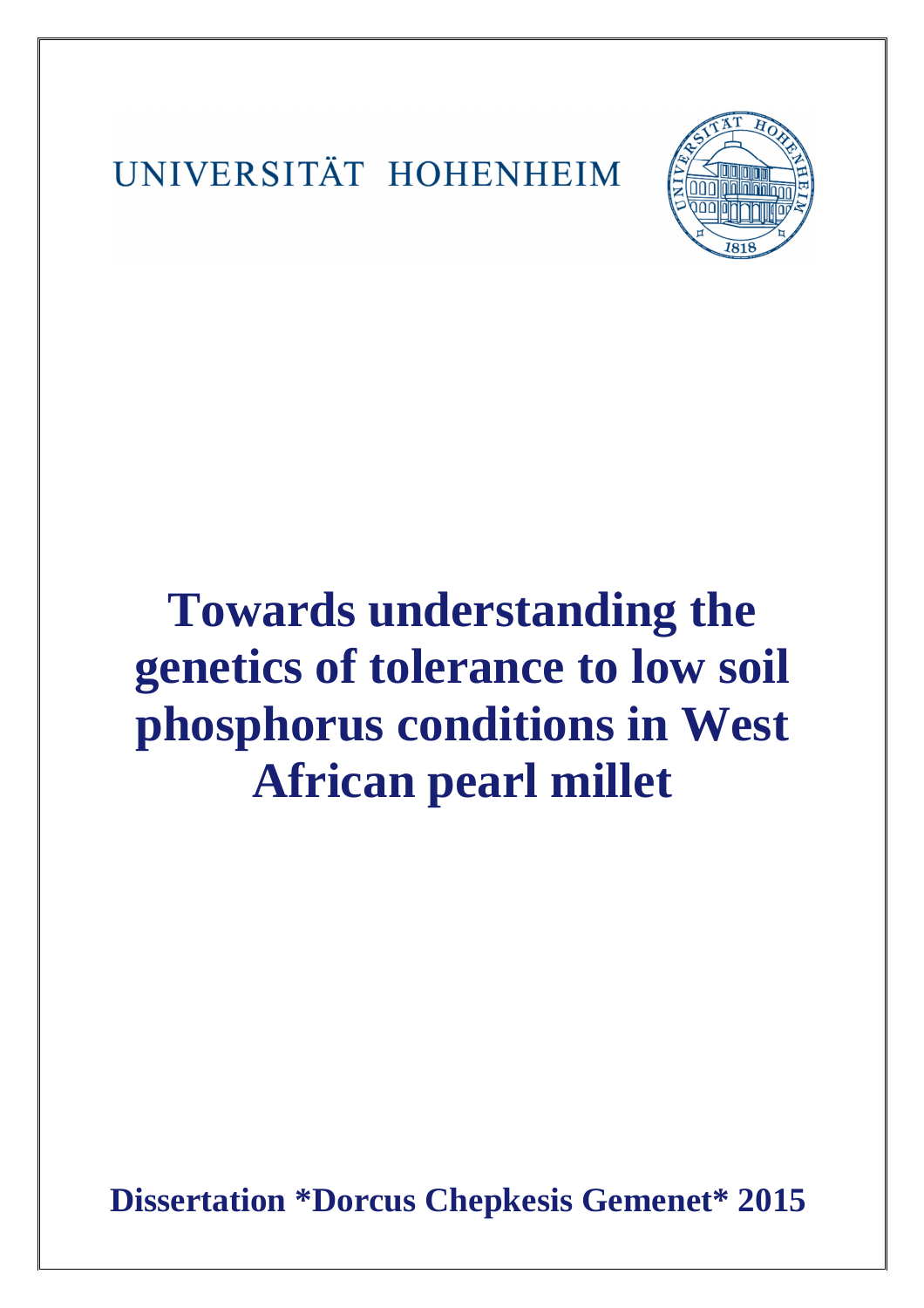Institute of Plant Breeding, Seed Science and Population **Genetics** 

University of Hohenheim

Institute 350a (Plant Breeding)

apl. Prof. Dr. Bettina I.G. Haussmann

## **Towards understanding the genetics of tolerance to low soil phosphorus conditions in West African pearl millet**

**Dissertation** 

Submitted in fulfillment of the requirements for the degree "Doktor der Agrarwissenschaften" (Dr. sc. agr. /Ph. D. in Agricultural Sciences) to the Faculty of Agricultural Sciences

> Presented by Dorcus Chepkesis Gemenet From Saboti in Trans-Nzoia, Kenya

> > Stuttgart-Hohenheim 2015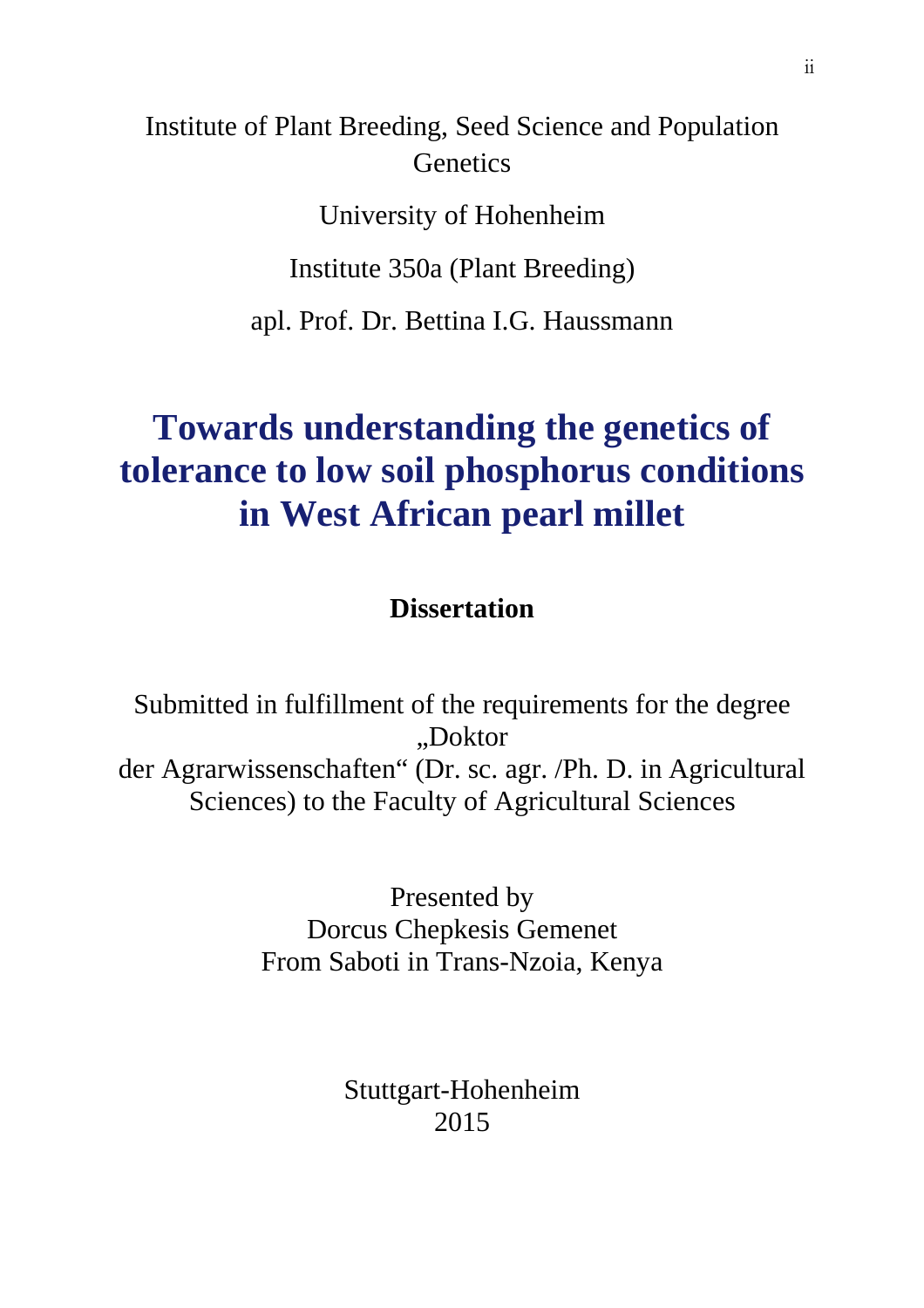## **Summary**

About two hundred and twenty three million people are undernourished in Sub-Saharan Africa (SSA) with 11 million people being food insecure in the Sahel region of West Africa (WA). A growing global population and climate change are expected to exacerbate this situation and present new challenges on global food production. Phosphate rock, a nonrenewable resource is expected to be depleted in about 40-400 years depending on the source of information but a phosphorus (P) peak (where P demand exceeds P supply) is likely to occur before 2040. The effects of limited global P supply are expected to be felt more by resource poor smallholder farmers in SSA. This is also the region already with the lowest inorganic fertilizer use and highly weathered P deficient soils. Given these factors, breeding for low-P tolerance in crop plants offers the main environmental friendly and economically feasible strategy for improving crop productivity under low-P soils for smallholder farmers in WA conditions. This will not only contribute towards food security in the short term but also in the long term by contributing towards the efficient use of a scarce resource.

Pearl millet [*Pennisetum glaucum* (L.) R. Br.], the world's sixth cereal crop is the hardiest of the C4 cereals and is therefore an important food security crop in the semi-arid tropics. In the Sahel region of WA where it is the staple cereal, it contributes to food security by providing calories as well as contributing towards nutritional security by providing higher iron and zinc levels than most staple cereals. Despite this contribution towards humanity, pearl millet has received little attention in terms of research and technology and is still considered an 'orphan' crop. In Sahelian WA, pearl millet grows under difficult conditions of random droughts, erratic rainfall, poor soils, high temperatures and low inputs, with sometimes labor and seed being the only inputs afforded by the smallholder farmers. P has been shown to be the most limiting macronutrient on pearl millet production within this region as a result of soils with low total P, high P fixing characteristics as well as interaction with other soil micronutrient toxicities and/or deficiencies. Despite this fact, the available pearl millet germplasm had never been evaluated for grain yield performance under low-P conditions within this region prior to this study and the magnitude of the genetic component of variation had not been tested from a breeding perspective.

To fill in this knowledge gap, three genotype groups: open-pollinated varieties, inbred lines and their testcrosses were evaluated in large-scale multi-environment trials in four countries (Niger, Burkina Faso, Mali and Senegal) under two P-levels (with P fertilization and without P fertilization) between 2010 and 2012. In addition, the open-pollinated varieties and inbred lines were evaluated for P-efficiency related traits at early growth stage in pot conditions and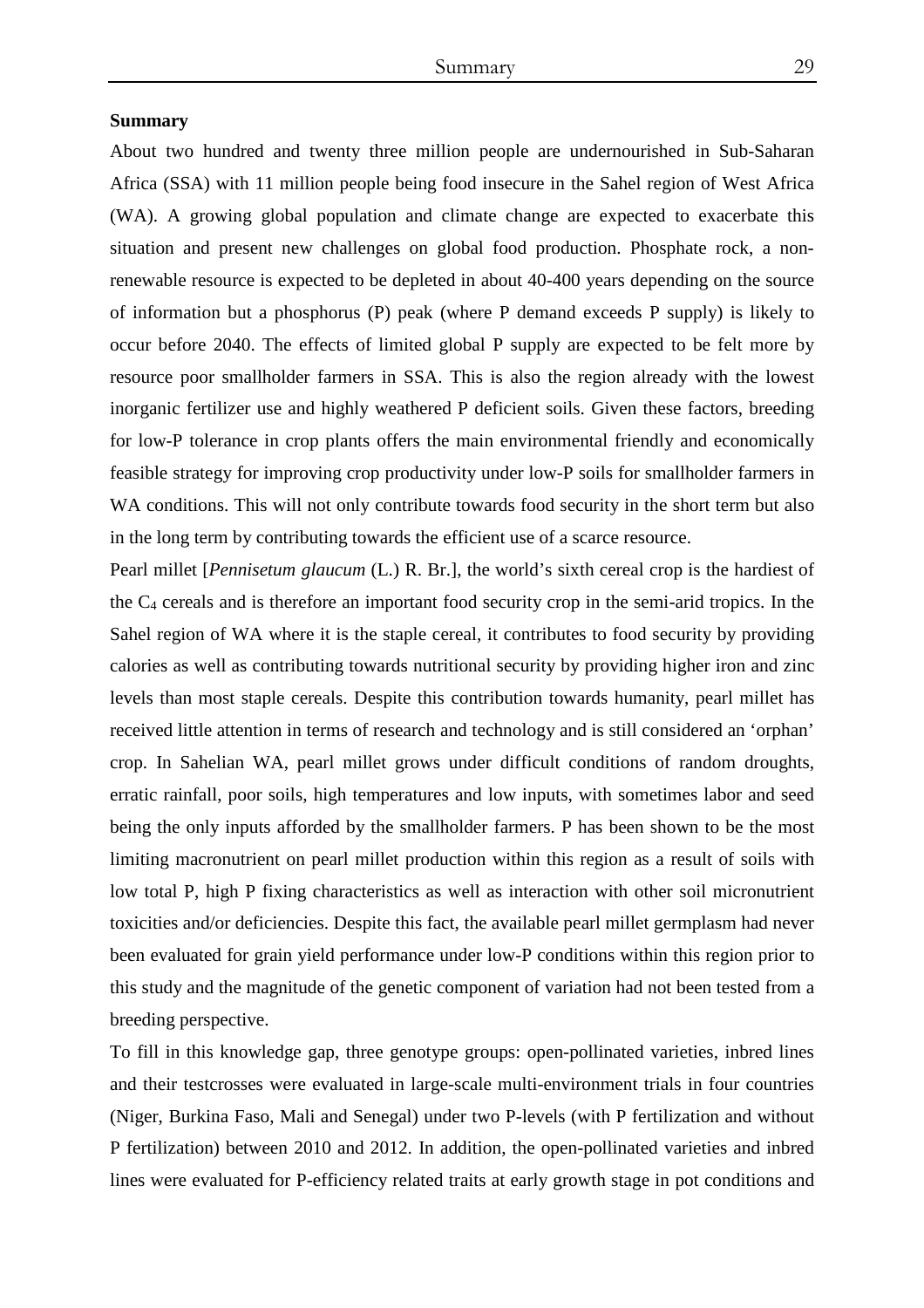at mature plant stage under field conditions (inbred lines only). The main aim of these evaluations was to explore the prospects of plant breeding for improving pearl millet grain yield under low-P conditions in WA. We sought to achieve the following specific objectives: (i) to estimate quantitative-genetic parameters for grain yield in order to establish a selection strategy for pearl millet targeting P-limited environments in WA; (ii) to determine the relationship between P-efficiency related traits and grain yield in order to make inferences on which target traits should be considered in adapting pearl millet to low-P conditions in WA; and (iii) to identify genetic regions underlying quantitative traits which are related to Pefficiency based on diversity array technology (DArT) markers.

There is significant genetic variation for pearl millet performance in low-P soils; hence genetic improvement for low-P conditions should be possible. Both wide and specific adaptation can be followed in breeding pearl millet varieties for low-P conditions in WA. The decision on which adaptation method to emphasize will however depend on the clear definition of breeding objectives and the target environment for which improvement is aimed for. Direct selection of pearl millet under low-P conditions is more efficient and should be carried out in breeding activities targeting low-P environments. Landraces offer a novel genetic pool for specific adaption to low-P conditions which could be used as a valuable genetic resource for improving pearl millet. Performance under pot conditions has low genetic correlation to performance under low-P field conditions. Indirect selection under pot conditions for estimating the field performance therefore has limited applicability in pearl millet breeding activities targeting low-P field conditions. Positive mid-parent heterosis of testcrosses over inbred lines indicates potential for hybrid breeding targeting low-P environments within WA. However, given the unpredictably variable rainfall conditions under which pearl millet grows, this heterosis can only be exploited using more heterogenous hybrids like 3-way cross, double-cross or top-cross hybrids which have a substantial amount of population buffering.

Pearl millet in WA exhibits a wide genetic variation for P-uptake and internal use efficiency. Improving either of these two mechanisms in varieties targeting low-P environments is therefore feasible. P-uptake efficiency is more correlated to grain yield in pearl millet than Putilization efficiency, and given the interactions among P, drought and other soil characteristics evident within the region, P-uptake efficiency under these conditions should be selected for. However, given the already low P content of the soils in the region and the low input conditions, genotypes selected for low-P environments should combine both P-uptake efficiency and internal P-utilization efficiency to avoid further depletion of the soils. A lower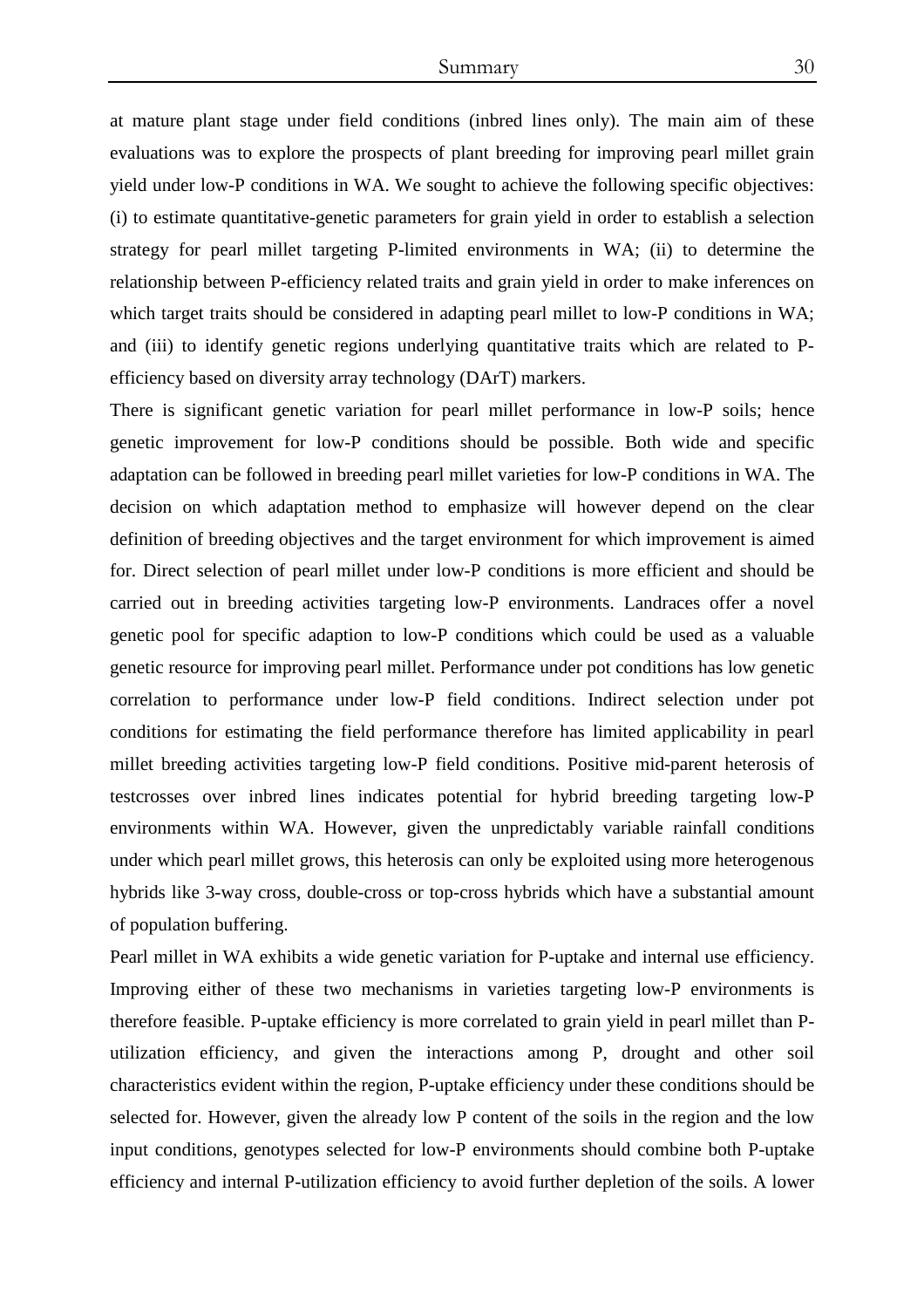P concentration in grain could offer a strategy for improving internal P-use efficiency in pearl millet and allow more P cycling within the farming system but there is need to properly define the effects of this on the next generation crop performance (seedling vigor), human nutrition (phytate content) and DNA composition.

Several markers showed significant association with phenotypic traits in the current study. Nine markers were associated with different P-efficiency-related traits such as P concentration in stover, P concentration in grain, P uptake and P utilization efficiency. Nine markers and thirteen markers were found to be associated with flowering time and grain yield respectively. Each of these markers individually explained between 5.5 to 15.9 % of the observed variations indicating the polygenic nature of low P tolerance in pearl millet. Some of these markers were specific to environments where they occurred (adaptive markers) whereas some were stable across environments (constitutive markers). For instance marker PgPb11603 was constitutive for early flowering whereas marker PgPb12954 was constitutive for grain yield. Several markers were also significantly associated with more than one trait for example Puptake efficiency and grain yield implying that such traits were probably controlled by same genomic regions. The results obtained in the current study indicate potential for applying marker-assisted selection approaches in breeding activities targeting low-P environments. However further validation of these markers is necessary.

The results presented in the current study indicate potential of improving pearl millet grain yield under P-limited conditions through breeding both conventionally and through molecular technologies. However, the challenges experienced during field evaluation for low-P tolerance in the current study indicate that plant breeding alone cannot solve the effects of low-P on pearl millet grain yield. Given the global P crisis, other agronomic, socio-economic and policy approaches need to be effected alongside breeding activities if the pearl millet production system should be made sustainable to ensure food security for current and future generations.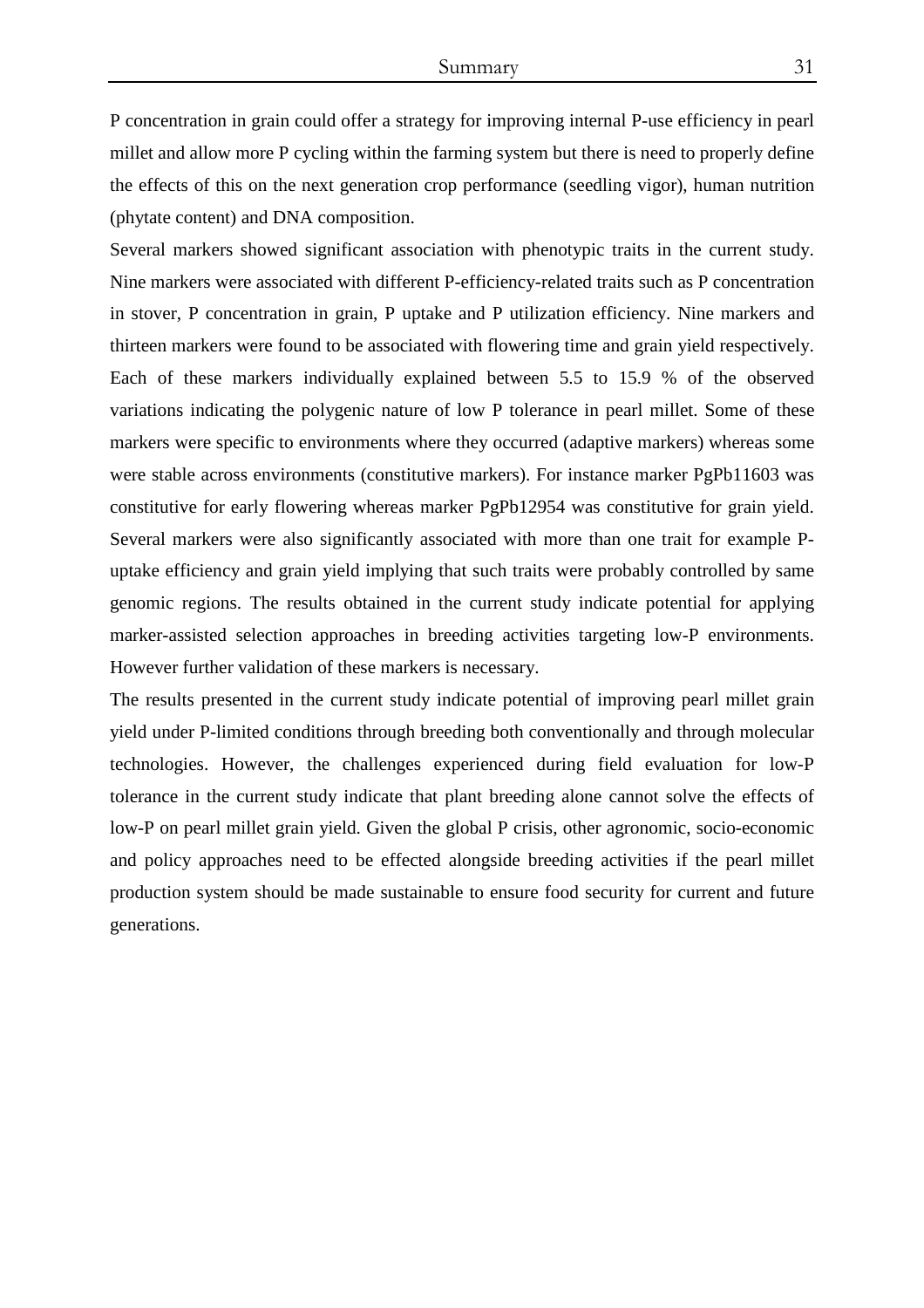## **Zusammenfassung**

Ungefähr 230 millionen Menschen in Afrika südlich der Sahara (SSA) sind unterernährt; davon haben 11 Millionen Menschen in der Sahel Region von West Afrika (WA) keine gesicherte Ernährung. Die wachsende Weltbevölkerung und der Klimawandel werden diese Situation weiter verschärfen und stellen die weltweite Nahrungsmittelproduktion vor eine große Herausforderung. Man geht davon aus, dass Rohphosphat, ein nicht erneuerbarer Rohstoff, innerhalb der nächsten 40-400 Jahre aufgebraucht sein wird. Diese Angabe ist abhängig von der Informationsquelle, allerdings ist es sehr wahrscheinlich, dass eine Phosphor (P)-Knappheit (wobei die Nachfrage das Angebot übersteigt) schon vor 2040 eintreten wird. Besonders die ressourcenarmen Kleinbauern in SSA werden den Effekt von global begrenztem P-Angebot zu spüren bekommen. SSA ist die Region mit dem geringsten Einsatz von anorganischem Dünger und in der stark verwitterte Böden mit P-Mangel vorherrschen. Unter diesen Umständen bietet die Nutzpflanzenzüchtung auf P-Mangeltoleranz die umweltfreundlichste und ökonomisch sinnvollste Strategie zur Verbesserung der Produktivität für Kleinbauern in West Afrika zur verbessern. Dies wird nicht nur kurzfristig zur Ernährungssicherung, sondern auch langfristig zur effizienten Nutzung von knappen Ressourcen beitragen.

Perlhirse [*Pennisetum glaucum* (L.) R. Br.], die weltweit sechst wichtigste Getreidepflanze, ist das widerstandsfähigste C4 Getreide und für die Ernährungssicherung in den semiariden Tropen besonders bedeutend. In der Sahelregion von WA ist es das Grundnahrungsmittel und somit entscheidend für die Ernährungssicherung sowohl als Kalorien- als auch als Nährstofflieferant, da wichtige Mikronährstoffe wie Eisen und Zink in höheren Konzentrationen vorliegen als bei anderen Getreidearten. Trotz dieses Beitrags für die Menschheit wurde Perlhirse im Hinblick auf die Forschung und Technologieentwicklung nur wenig Beachtung geschenkt und wird immer noch als ,orphan crop' (verwaiste Nutzpflanze) bezeichnet. Perlhirse wächst in der Sahelregion von WA unter schwierigen Bedingungen, dazu gehören unvorhersehbare Dürreperioden, unregelmäßige Regenfälle, nährstoffarme Böden, hohe Temperaturen und geringer Eintrag an Dünger. Häufig sind der Arbeitseinsatz und das Saatgut die einzigen Mittel, die die Kleinbauern aufbringen können. Es wurde gezeigt, dass P der limitierenste Makronährstoff für die Perlhirseproduktion in dieser Region ist. Dies ist bedingt durch Böden mit geringem Gesamt P-Gehalt, hoher P-Fixierungskapazität und Wechselwirkung/Interaktion mit Giftigkeit anderer Bodenmikronährstoffe und/oder deren Mangel. Trotz dieser Tatsache wurde in WA der vorhandene Perlhirsegenpool noch nie auf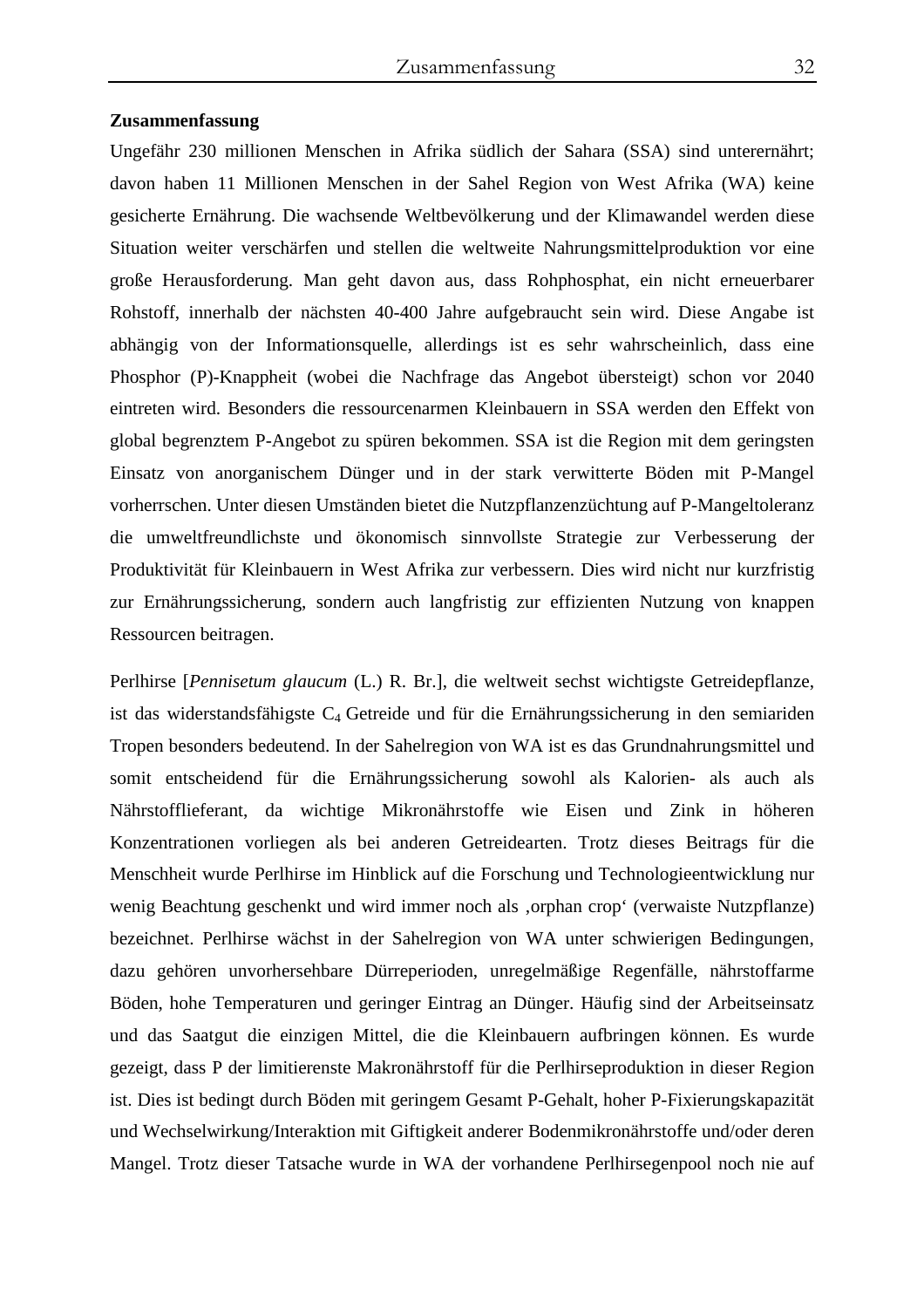Kornertrag unter P-Mangelbedingungen erforscht. Bisher gab es noch keine Studien zur Größenordnung der genetischen Varianzkomponenten in züchterischer Hinsicht.

Um diese Wissenslücke zu schließen wurden in groß angelegten mehr-ortigen Versuchen zwischen 2010 und 2012 in vier Ländern (Niger, Burkina Faso, Mali und Senegal) die Leistung von drei Gruppen von Genotypen (offen-abblühende Sorten, Inzuchtlinien und ihre Testkreuzungen) auf Standorten mit sowie ohne P Düngung untersucht. Zusätzlich wurden die offen-abblühenden Sorten und Inzuchtlinien im frühen Wachstumsstadium unter Topfbedingungen und im Reifestadium unter Feldbedingungen (nur Inzuchtlinien) auf Merkmale, die mit P-Effizienz verknüpft sind, untersucht. Das Hauptziel dieser Untersuchungen war die Möglichkeiten der Pflanzenzüchtung zur Verbesserung des Perlhirsekornertrags unter P-Mangelbedingungen in WA zu bewerten. Die folgenden spezifischen Aufgabestellungen setzten wir uns als Ziel: (i) die Schätzung von quantitativ genetischen Parametern für Kornertrag, um eine Selektionsstrategie für Perlhirse in P-Mangelumwelten zu erstellen; (ii) Ermittlung der Beziehung zwischen Kornertrag und Merkmalen der P-Effizienz, um vorhersagen zu können, welche Zielmerkmale betrachtet werden sollten, um Perlhirse an P-Mangelbedingungen in WA anzupassen; und (iii) die Identifizierung genetischer Marker, die mit quantitativen, mit P-Effizienz in Bezug stehenden, Merkmalen korreliert sind. Dabei wurden ,diversity array technology' (DArT) Marker genutzt.

Es besteht eine signifikante genetische Variation für die Leistung von Perlhirse auf Böden mit P-Mangel, sodass eine genetische Verbesserung für P-Mangelbedingungen möglich sein sollte.

Breite als auch spezifische Anpassung von Perlhirsesorten an P-Mangel können in der Züchtung angestrebt werden. Die Entscheidung, auf welche Anpassungsmethode man den Schwerpunkt legt, ist abhängig von der klaren Definition der Züchtungsziele und der betrachteten Umwelt. Eine direkte Selektion von Perlhirse unter P-Mangelbedingungen ist effizienter und sollte bei Züchtungsvorhaben für P-Mangel Umwelten bevorzugt werden. Landrassen sind spezifischer angepasst an P-Mangel als verbesserte Sorten und stellen somit eine wertvolle genetische Ressource für die Perlhirseverbesserung dar. Die genetische Korrelation der Leistungsfähigkeit unter Topf- und Feldbedingungen bei P-Mangel ist sehr gering. Indirekte Selektion unter Topfbedingungen für die Schätzung der Leistung im Feld ist somit nur begrenzt anwendbar für die Perlhirsezüchtung. Positive , mid-parent heterosis' (Heterosis relativ zum Elternmittel) der Testkreuzungen der Inzuchtlinien zeigt das Potential der Hybridzüchtung für P-Mangel Umwelten innerhalb von WA. Dennoch, angesichts der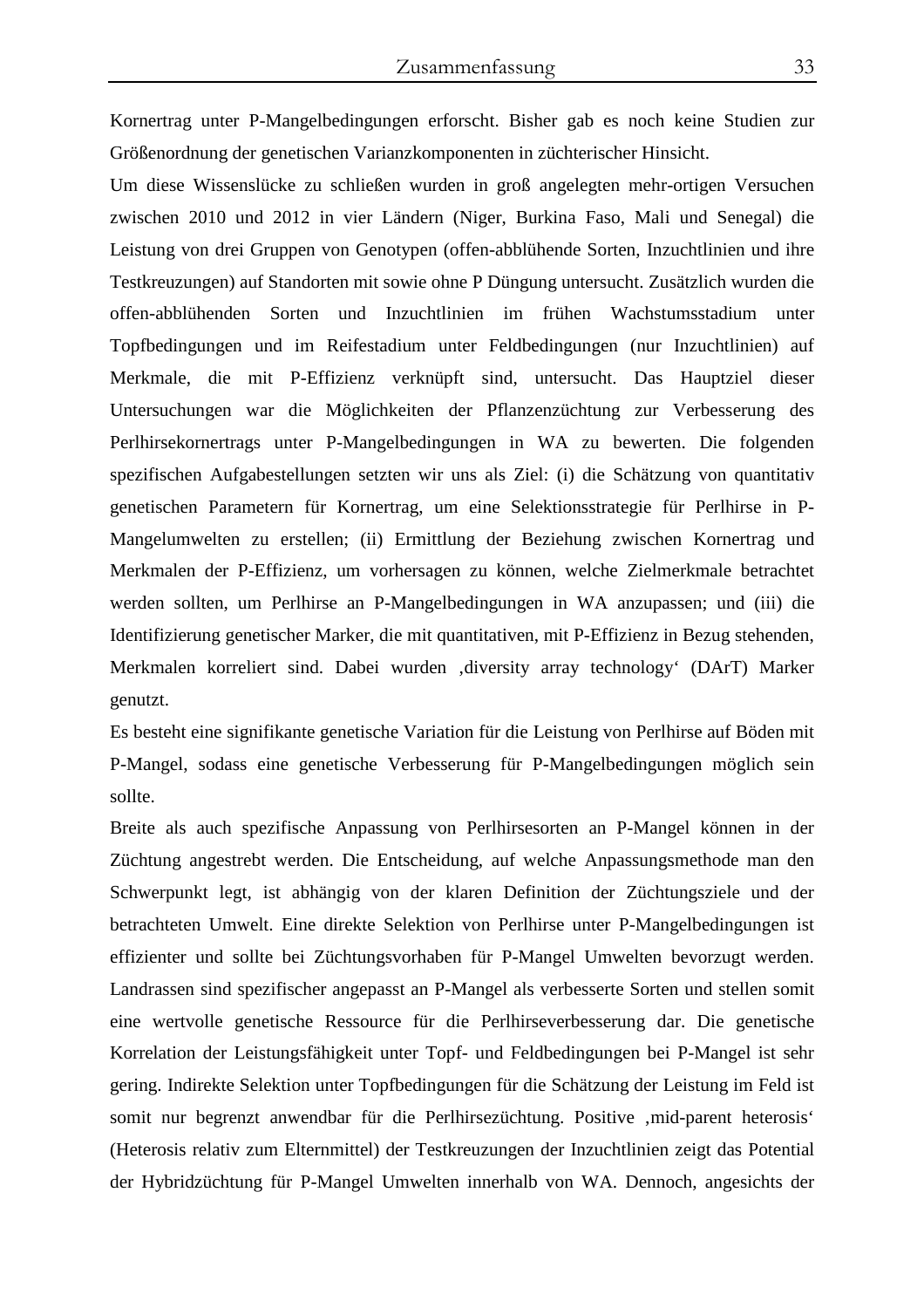unvorhersehbaren und unregelmäßigen Regenverhältnisse unter welchen Perlhirse wächst, kann diese Heterosis nur mittels heterogener Hybriden genutzt werden. Möglich wären 3- Wege Kreuzungen, Doppel-Kreuzungen oder ,Top-cross' Hybriden, welche ein umfangreiches Puffervermögen innerhalb der Population aufweisen. Perlhirse in WA weist eine breite genetische Variation für die Aufnahme und Nutzungseffizienz von P auf. Die Verbesserung beider Mechanismen in Sorten, die für P-Mangel angepasst werden, ist daher möglich. P-Aufnahme ist stärker mit Kornertrag korreliert als die P-Nutzungseffizienz, und in Anbetracht der Interaktion zwischen P, Dürre und anderen Bodenbedingungen in dieser Region, sollte auf P-Aufnahmeeffizienz unter diesen Bedingungen selektiert werden. Allerdings sollten bei geringem P-Gehalt des Bodens und geringem P-Eintrag Genotypen selektiert werden, die effizient in P-Aufnahme und Nutzung sind, um den Boden nicht weiter zu verarmen. Eine geringe P-Konzentration im Korn könnte eine Strategie darstellen, um die P-Nutzungseffizienz in Perlhirse zu verbessern und einen besseren P-Kreislauf innerhalb des landwirtschaftlichen Systems zu ermöglichen. Aber es besteht die Notwendigkeit den Effekt auf die Leistungsfähigkeit in der nächsten Generation (Keimfähigkeit), die menschliche Ernährung (Phytatgehalt) und den DNA-Aufbau genau zu definieren. In der vorliegenden Studie zeigten einige Marker einen signifikanten Zusammenhang mit phänotypischen Merkmalen. Neun Marker wurden mit verschiedenen Merkmalen assoziiert, die mit P-Effizienz in Verbindung stehen. Dazu gehören die P-Konzentration im Stroh, P-Konzentration in Korn, P-Aufnahme und P-Nutzungseffizienz. Eine Assoziation zwischen neun Markern und Blühzeitpunkt und dreizehn Markern und Kornertrag konnte festgestellt werden. Jeder der Marker erklärte einzeln zwischen 5,5 und 15,9 % der beobachteten Variation, was den polygenen Charakter von P-Mangeltoleranz deutlich macht. Einige der Marker waren spezifisch für die Umwelt, in der sie auftraten (, adaptive Marker'), wobei andere über die Umwelten stabil waren (, konstitutive Marker'). Zum Beispiel war Marker PgPb11603 konstitutiv für frühe Blüte und PgPb12954 konstitutiv für Kornertrag. Einige Marker waren mit mehr als einem Merkmal signifikant assoziiert zum Beispiel mit P-Aufnahme und Kornertrag, was bedeutet, dass diese Merkmale durch die gleiche genetische Region kontrolliert werden. Die Ergebnisse, die in dieser Studie erlangt wurden, weisen auf das Potenzial der Marker-gestützten Selektion für die Züchtung in Hinblick auf Umwelten mit P-Mangel hin. Jedoch ist eine weitere Validierung dieser Marker notwendig.

Die in dieser Studie vorgestellten Ergebnisse zeigen, welches Potential die Züchtung für die Verbesserung des Kornertrages unter P-Mangelbedingung hat, wobei die konventionelle als auch die molekulare Züchtung dienlich sind. Dennoch, Schwierigkeiten, die während der